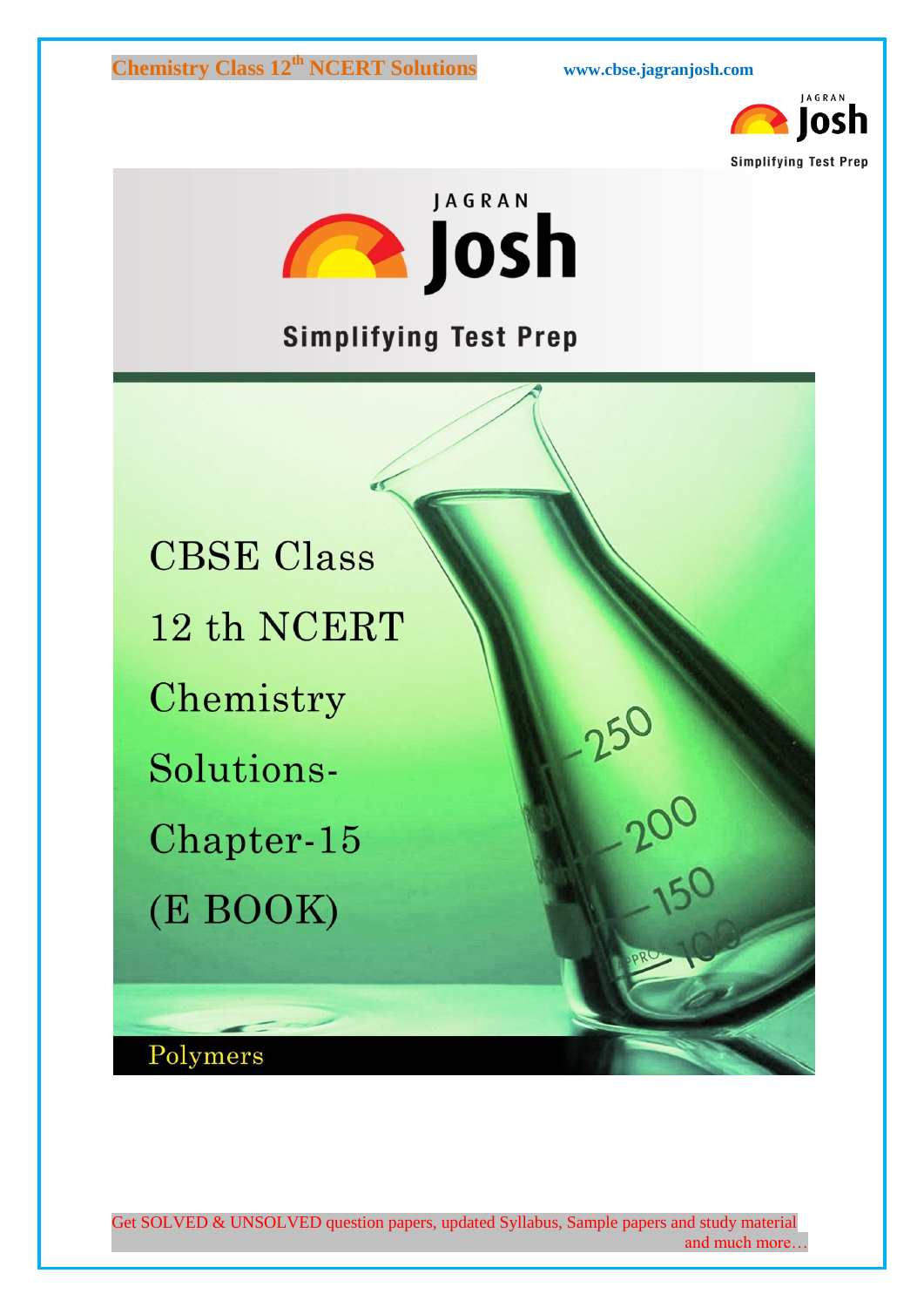



This e-book is prepared by the CBSE board exam experts of jagranjosh.com, an online educational portal of Dainik Jagran.

The purpose of providing solutions for CBSE class  $12<sup>th</sup>$  Science and Mathematics NCERT book is to explain the questions in an easy way and as per the CBSE marking scheme. This is a product exclusively for CBSE class  $12<sup>th</sup>$  students which acts as a time-saver by providing a pattern for the solutions of NCERT based questions as per the CBSE curriculum. This document help to build a strong concept on the chapter mentioned in here and hence the students have been guided in the most appropriate way for their board examination

#### **Copyright ©Jagranjosh.com**

All rights reserved. No part or the whole of this eBook may be copied, reproduced, stored in retrieval system or transmitted and/or cited anywhere in any form or by any means (electronic, mechanical, photocopying, recording or otherwise), without the written permission of the copyright owner. If any misconduct comes in knowledge or brought in notice, strict action will be taken.

#### **Disclaimer**

Readers are requested to verify/cross-check up to their satisfaction themselves about the advertisements, advertorials, and external contents. If any miss-happening, ill result, mass depletion or any similar incident occurs due to any information cited or referenced in this e-book, Editor, Director/s, employees of Jagranjosh.com can't be held liable/responsible in any matter whatsoever. No responsibilities lie as well in case of the advertisements, advertorials, and external contents.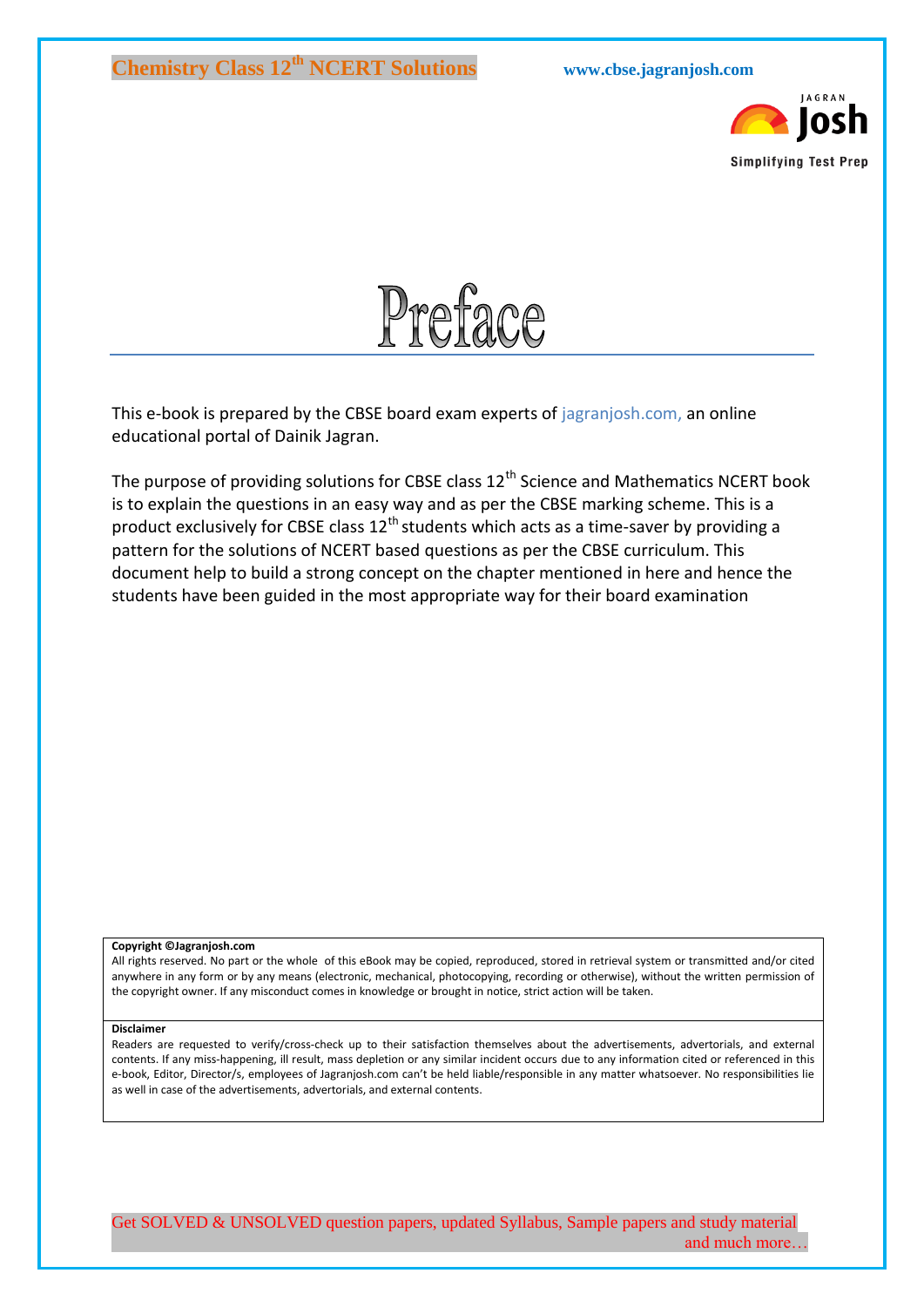

# **Chapter-15 Polymers Class-XII Subject-Chemistry**

#### **15.1 Explain the terms polymer and monomer?**

#### **Answer 15.1**

Polymers: They are macromolecules which are composed of repeating structural units, monomers. They have high molecular mass in the range of  $(10^3 - 10^7 u)$ . In this, various monomer units are joined by strong covalent bonds. For Example: Polythene, rubber, and nylon 6, 6.

Monomers: They are simple molecules. Because of reactive nature, they combine with each other in large numbers through covalent bonds & forms polymers. For Example: Styrene, vinyl chloride, ethane.

#### **15.2 What are natural and synthetic polymers? Give two examples of each type.**

#### **Answer 15.2**

Natural polymers: They are found in nature & formed by plants and animals. For Example: Starch, protein, cellulose, etc.

Synthetic polymers: They are made by human beings. For example: Nylon 6, Buna – S, plastic, etc

## **15.3 Distinguish between the terms homopolymer and copolymer and give an example of each.**

#### **Answer 15.3**

| Homo-polymer               | Co-polymer                                 |
|----------------------------|--------------------------------------------|
| • They are formed by the   | • They are formed by the polymerization of |
| polymerization of a single | two types of monomers.                     |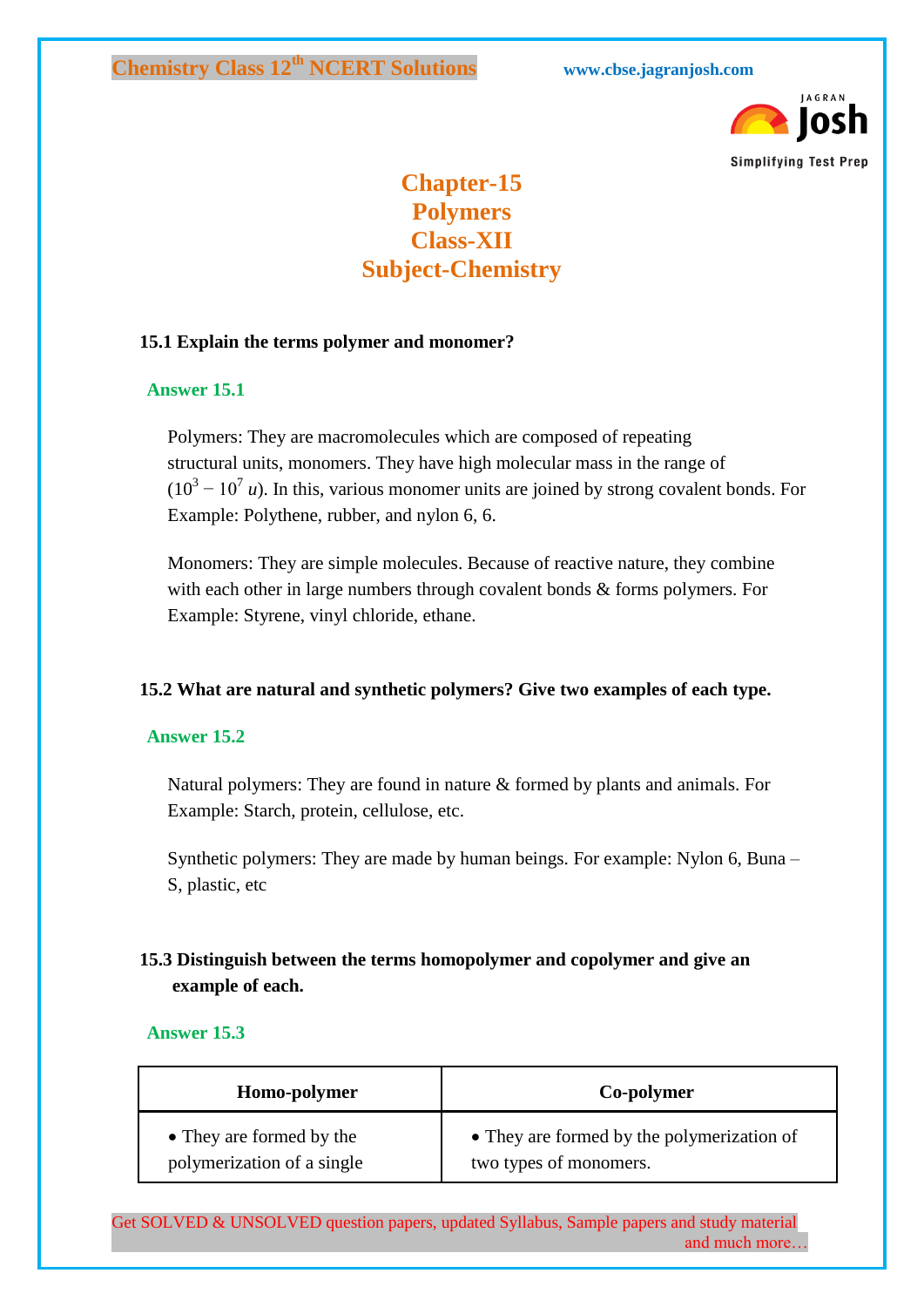

**Simplifying Test Prep** 

| monomer.                      | • For example: Buna–S is a copolymer of 1, 3- |
|-------------------------------|-----------------------------------------------|
| • For example: Polythene is a | butadiene and styrene.                        |
| homo-polymer of ethene.       |                                               |

## **15.4 How do you explain the functionality of a monomer?**

#### **Answer 15.4**

The functionality of a monomer:

It is defined by the number of binding sites which are present in a monomer.

For example:

- The functionality of propene is one.
- The functionality of adipic acid is two.

#### **15.5 Define the term polymerisation.**

#### **Answer 15.5**

Polymerization: In this process, polymers are formed by repeated addition of monomers. Polymers are high molecular mass macromolecules. In a polymer, various monomer units are joined by strong covalent bonds.

# **15.6 Is**( $\cdot$ NH  $\cdot$  CHR  $\cdot$  CO  $\cdot$ )<sub>n</sub>, a homo-polymer or co-polymer?

#### **Answer 15.6**

It is a homo-polymer.

It is obtained from a single monomer unit, NH<sub>2</sub>−CHR−COOH.

#### **15.7 In which classes, the polymers are classified on the basis of molecular forces?**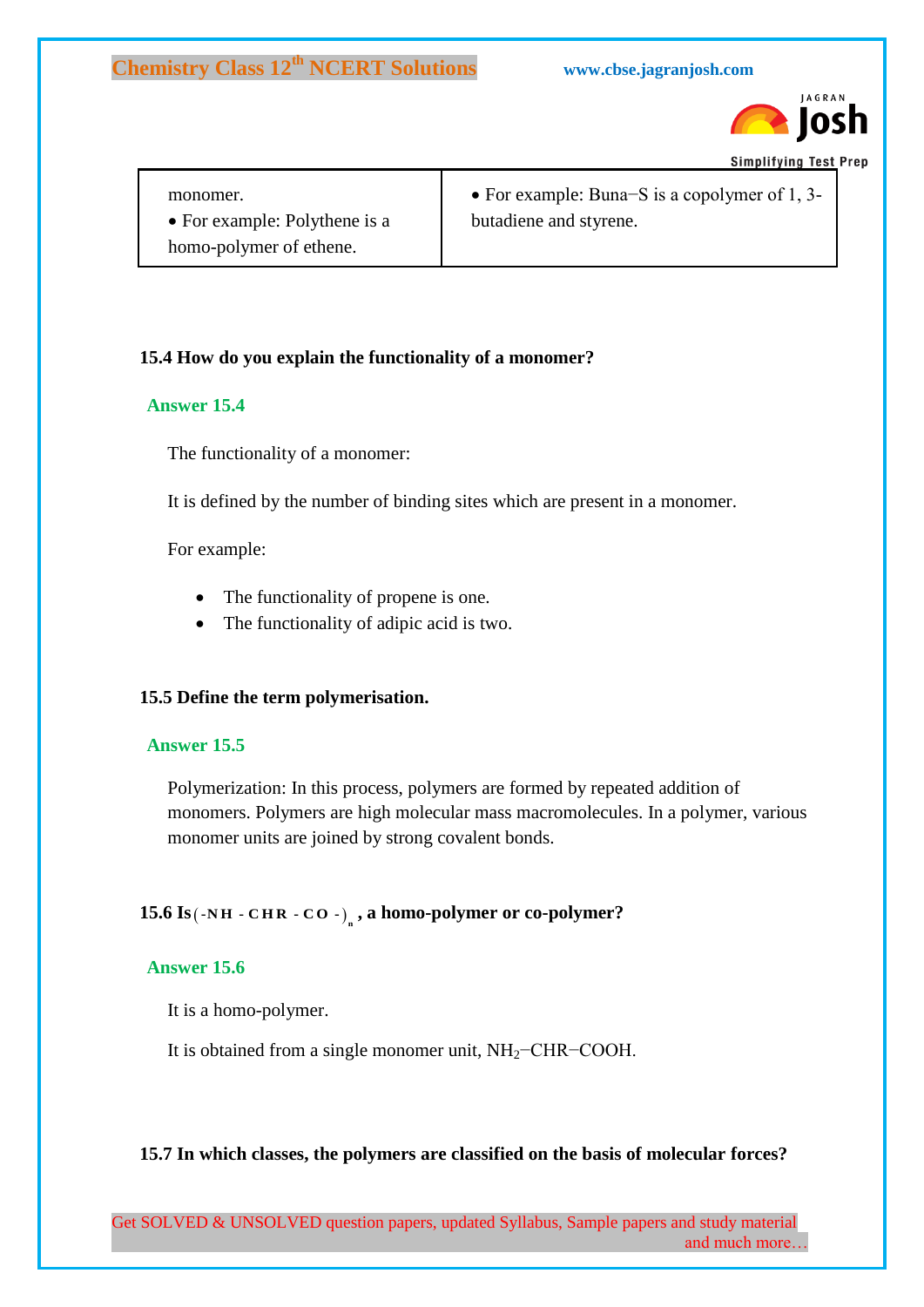

#### **Answer 15.7**

On the basis of molecular forces, polymers are classified into the following groups:

- (i) Elastomers
- (ii) Fibres
- (iii)Thermoplastic polymers
- (iv)Thermosetting polymers

#### **15.8 How can you differentiate between addition and condensation polymerisation?**

#### **Answer 15.8**

Addition polymerization: It is the process in which polymers are formed as a result of repeated addition of monomers possessing double or triple bonds.

For example: Polythene is formed by addition polymerization of ethene.

 $n \text{CH}_2 = \text{CH}_2 \longrightarrow \text{CH}_2 - \text{CH}_2 \rightarrow \pi$ Polyethene Ethene

Condensation polymerization: It is the process in which polymers are formed as a result of repeated condensation reactions between two different bi-functional or trifunctional monomers. Here, small molecule such as water or hydrochloric acid is eliminated in each condensation.

For example: Nylon 6, 6

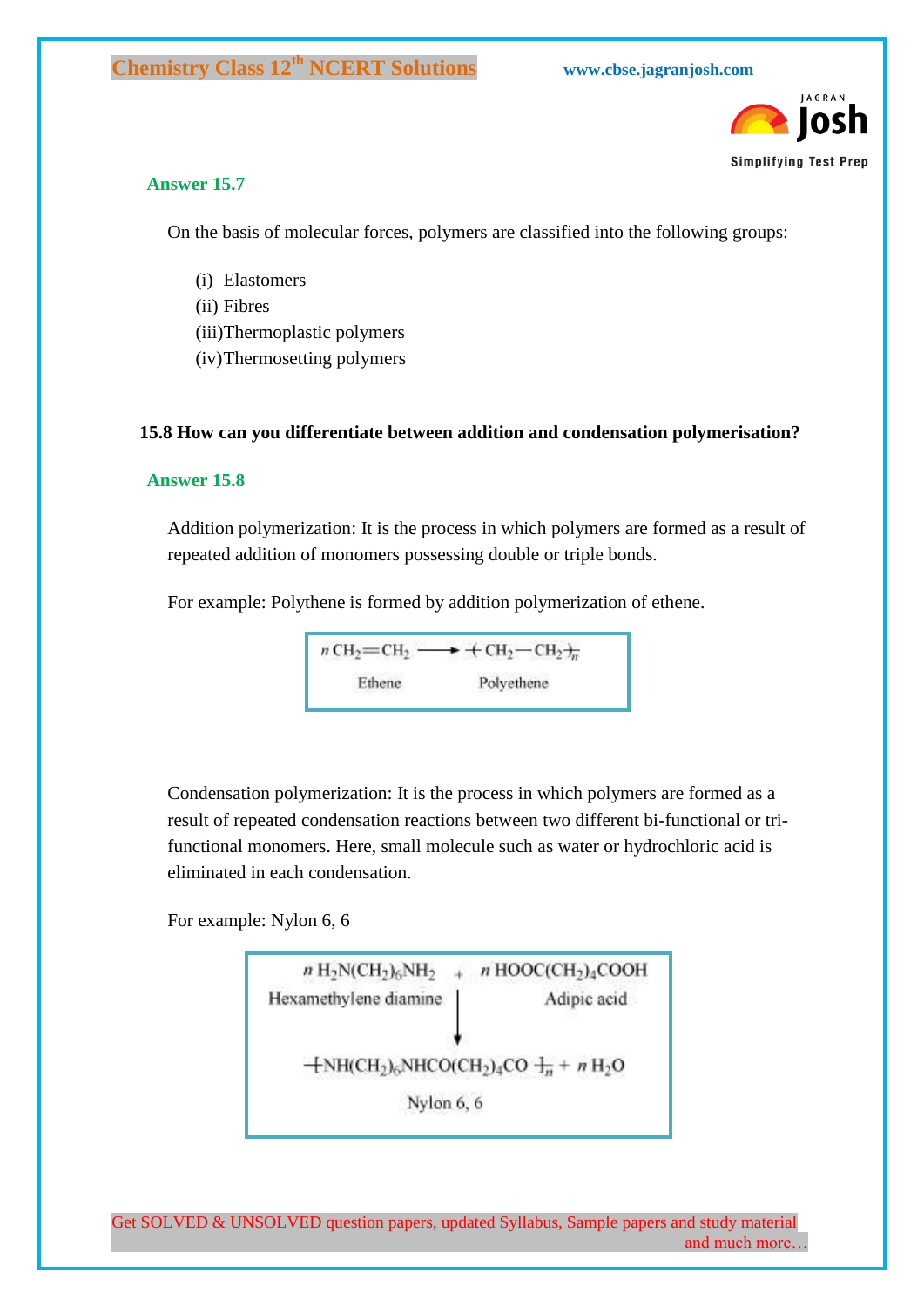

### **15.9 Explain the term copolymerisation and give two examples.**

#### **Answer 15.9**

Copolymerization: It is the process of forming polymers from two or more different monomers. In a copolymer, multiple units of each monomer are present.

For example: Buna−S & Nylon 6, 6





**15.10 Write the free radical mechanism for the polymerisation of ethene.**

 **Answer 15.10** Mechanism of the polymerization of ethane: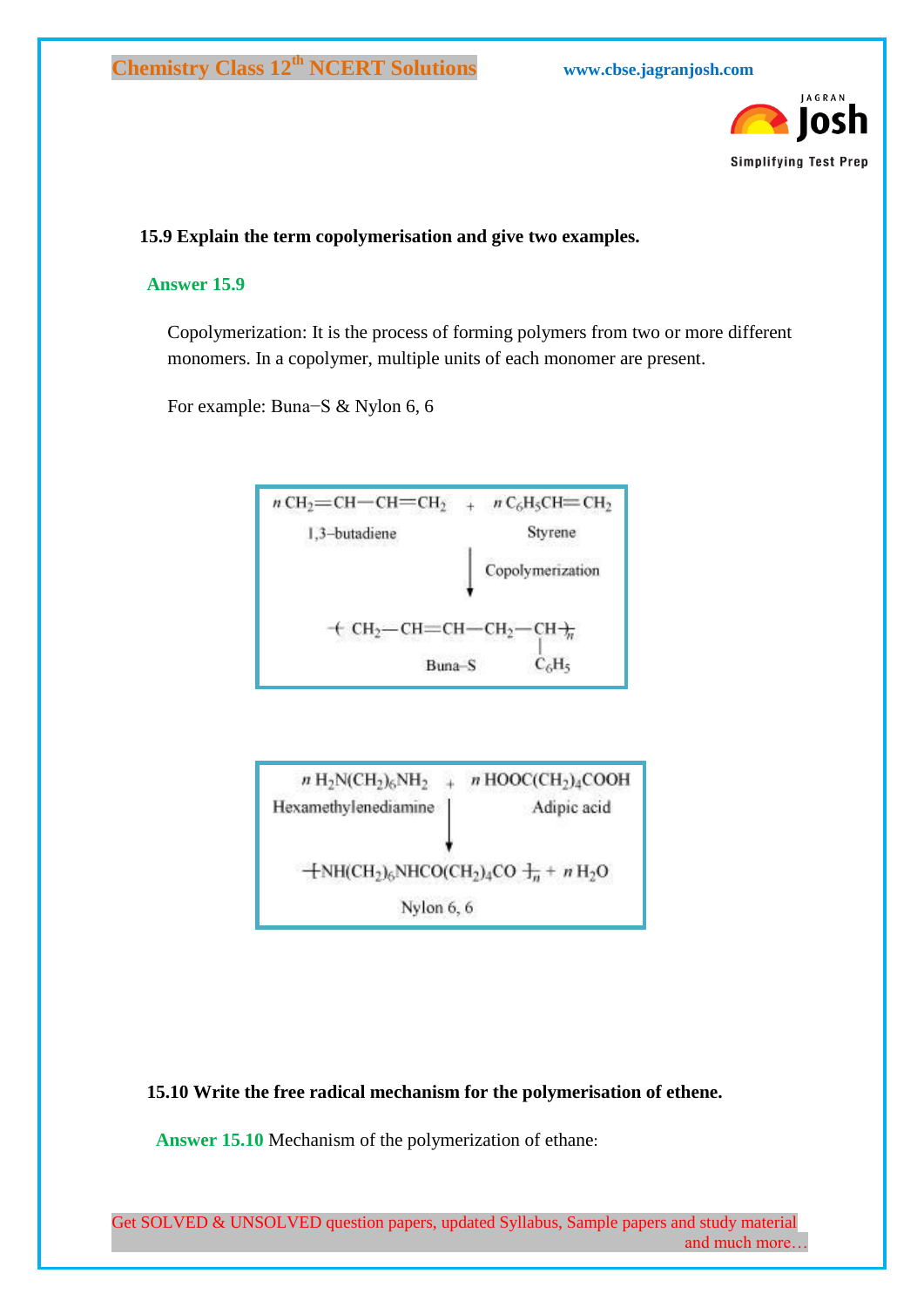

**Simplifying Test Prep** 



#### **15.11 Define thermoplastics and thermosetting polymers with two examples of each.**

#### **Answer 15.11**

Thermoplastic polymers: They are

- Linear
- Slightly branched
- Long chain polymers,
- Can be repeatedly softened and hardened on heating. Hence, they can be modified again and again.
- Examples: Polythene, Polystyrene

Thermosetting polymers: They are

- Cross-linked
- Get hardened during the molding process
- These plastics cannot be softened again on heating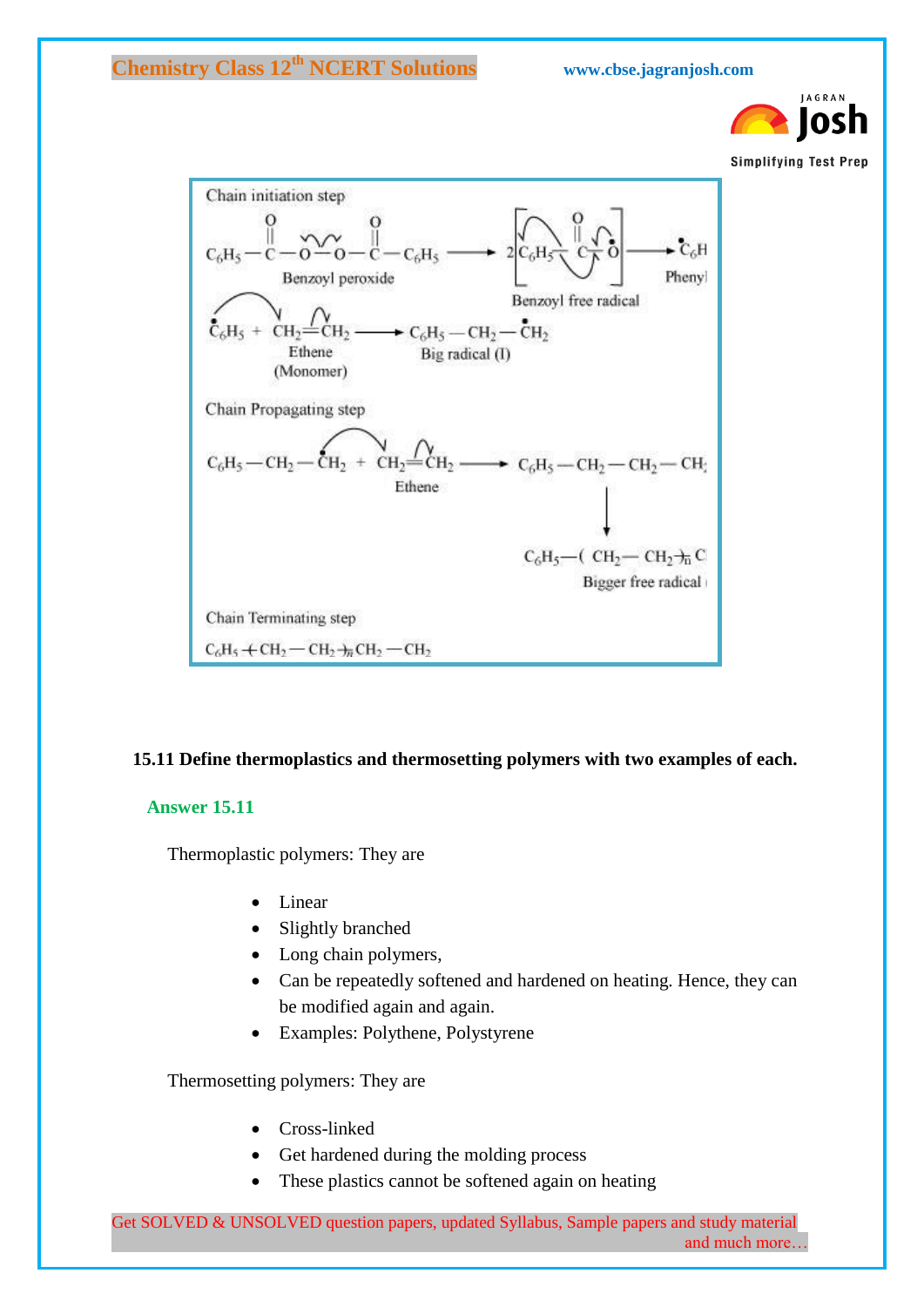

For example: Bakelite, Urea-formaldehyde resins.

### **15.12 Write the monomers used for getting the following polymers.**

- **(i) Polyvinyl chloride**
- **(ii) Teflon**
- **(iii)Bakelite**

## **Answer 15.12**

- (i) Vinyl chloride  $(CH_2=CHCl)$
- (ii) Tetrafluoroethylene  $(CF_2 = CF_2)$
- (iii)Formaldehyde (HCHO) and phenol  $(C_6H_5OH)$

## **15.13 Write the name and structure of one of the common initiators used in free radical addition polymerisation.**

### **Answer 15.13**

One common initiator used in free radical addition polymerization is benzoyl peroxide. Its structure is:



## **15.14 How does the presence of double bonds in rubber molecules influence their structure and reactivity?**

#### **Answer 15.14**

Structure of natural rubber: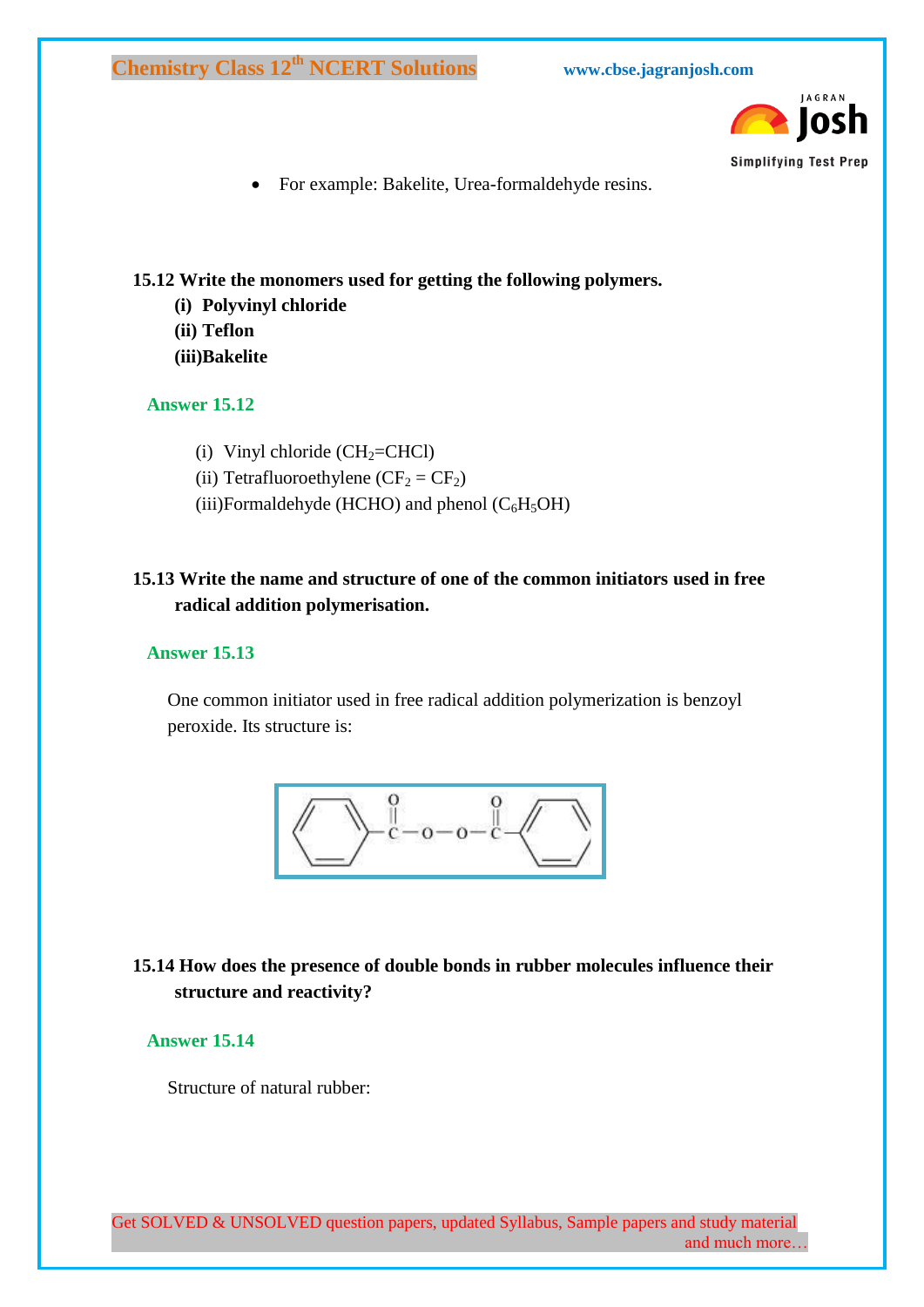



In this structure, double bonds are present between  $C_2$  and  $C_3$  of the isoprene units.

Because of this cis-configuration, intermolecular interactions between the various strands of isoprene are quite weak. This results in the random arrangement of various strands in natural rubber. Thus, it shows elasticity.

#### **15.15 Discuss the main purpose of vulcanisation of rubber?**

#### **Answer 15.15**

Natural rubber is very useful in nature. But there are some limitations:

- It is quite soft and sticky at room temperature. At temperatures  $(> 335 \text{ K})$ , it becomes even softer. At low temperatures (< 283 K), it becomes brittle. In order to maintain its elasticity, it is generally used in the temperature range of 283 K-335 K.
- It is easily attacked by oxidizing agents.
- It is soluble in non-polar solvents.
- It has the capacity to absorb large amounts of water.
- It has low tensile strength and low resistance to abrasion.

Due to all these listed properties, vulcanization of natural rubber is done. It improves its all these properties. In this process, a mixture of raw rubber with sulphur and appropriate additive is heated at a temperature range between 373 K and 415 K.

#### **15.16 What are the monomeric repeating units of Nylon-6 and Nylon-6, 6?**